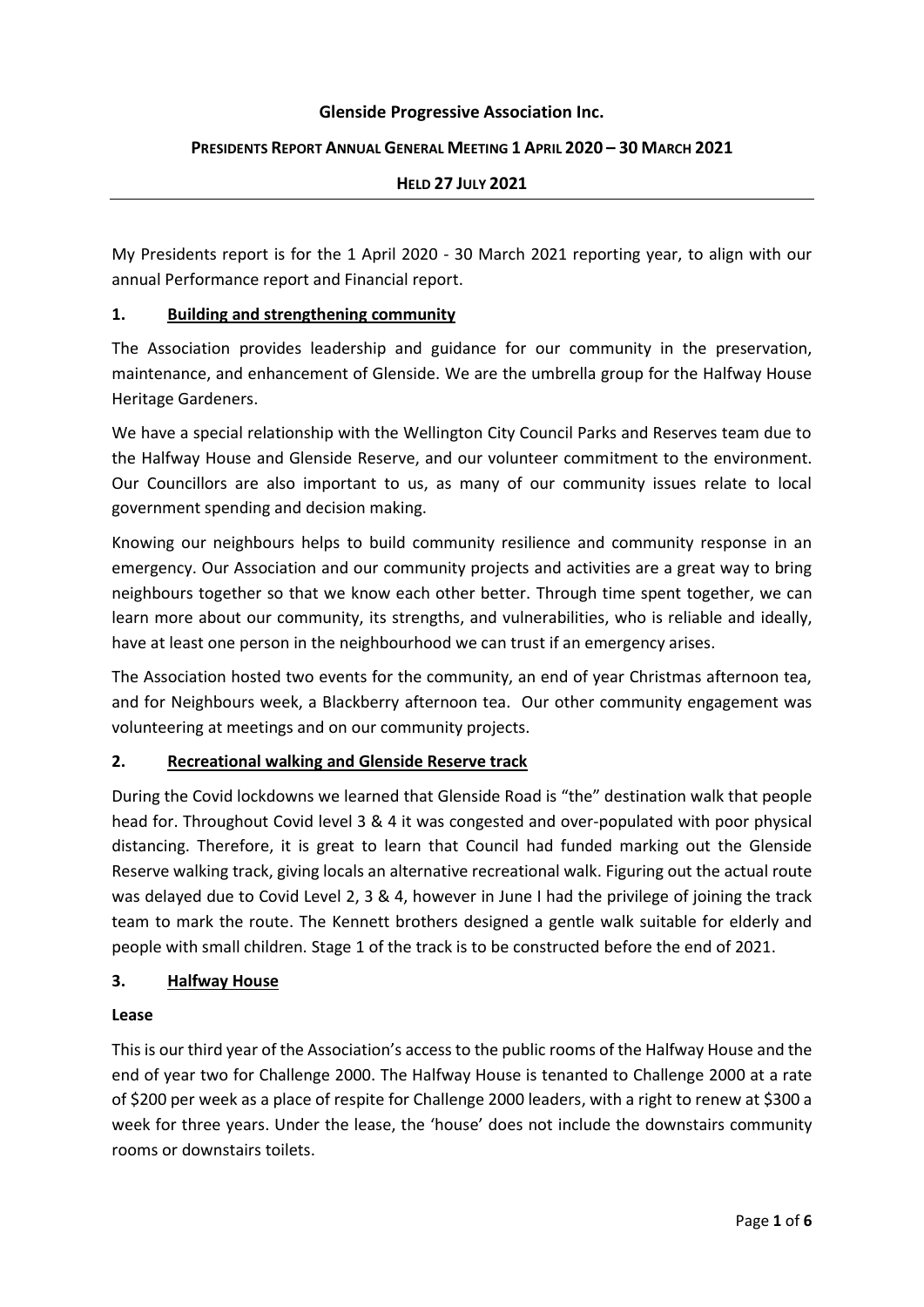The lease agreement requires that Challenge 2000 manage the bookings for the public rooms, promotes the house as a function, meeting and education venue, supports the development of the grounds and garden, initiate Glenside Reserve community tracks and reserve maintenance days, make the house available for an Open Day each year of the lease, assist in the garden, and provides oversight for security of the building and Council owned chattels.

This year the Association met with City Council representatives and raised concerns that Challenge 2000 are not reasonably meeting their obligations of the lease. I have asked the Council to provide the date that Challenge 2000 will commence public bookings however at this time, no opening date for bookings has been provided.

# **Association/Portfolio holder access to the public rooms**

The Association has access to the public rooms for its meetings and Association portfolio holder activities. For the 2020-2021 year a total 440 visitors were recorded on the Guest Register. Due to Council Reserve policy, no community rooms were able to be accessed under Covid Level 3 and Level 4, therefore the rooms were not used for nearly three months in 2019.

| Month   | April | May | June | July | Aug | Sept | Oct | <b>Nov</b> | <b>Dec</b> | Jan | Feb | Mar | Total |
|---------|-------|-----|------|------|-----|------|-----|------------|------------|-----|-----|-----|-------|
| 2018-19 | 40    | 18  | 26   | 37   | 63  | 17   | 121 | 31         | 5          | 31  | 21  | 54  | 493   |
| 2019-20 | 22    | 28  | 54   | 78   | 14  | 37   | 97  | 65         | 9          | 18  | 48  | 33  | 503   |
| 2020-21 | 0     |     |      | 41   | 50  | 23   | 59  | 96         | 61         | 36  | 21  | 48  | 440   |

#### **Visitor numbers in the guest register**

**Furnishings.** The Association applied for a grant from The Trust Community Foundation for a hall curtain and for a bench seat on the veranda. These have been installed and are now owned and insured by Wellington City Council.

# **4. Recognising Glenside/Making Glenside visible**

# **Signage**

After Covid lockdown was lifted, Waka Kotahi NZ Transport installed the final blue directional sign to Glenside. This is on the motorway over-bridge coming down from Grenada Drive. This brings the total of new Glenside signage installed by City Council and Waka Kotahi to four and completes this project.

# **Submission road names and suburb boundary**

Steve Rush and I made a submission to the City Council for roads in Glenside to have names relevant to Glenside, rather than the Callender's proposed names of industrial towns. We are grateful to the Councillors (in particular Cnr. Malcolm Sparrow who chairs the Regulatory committee, and Cnr. Jill Day for her commitment to Te Reo Maori) for supporting our suggestions and the suggestions of Ngati Toa. The new names will be Pine Hill Rise (after the Stebbings farm) Glenugie Grove (after the May farm) Titiwae Grove (glow-worms) Ngahere Grove (bushline) and Te Kāhu Road (harrier hawk).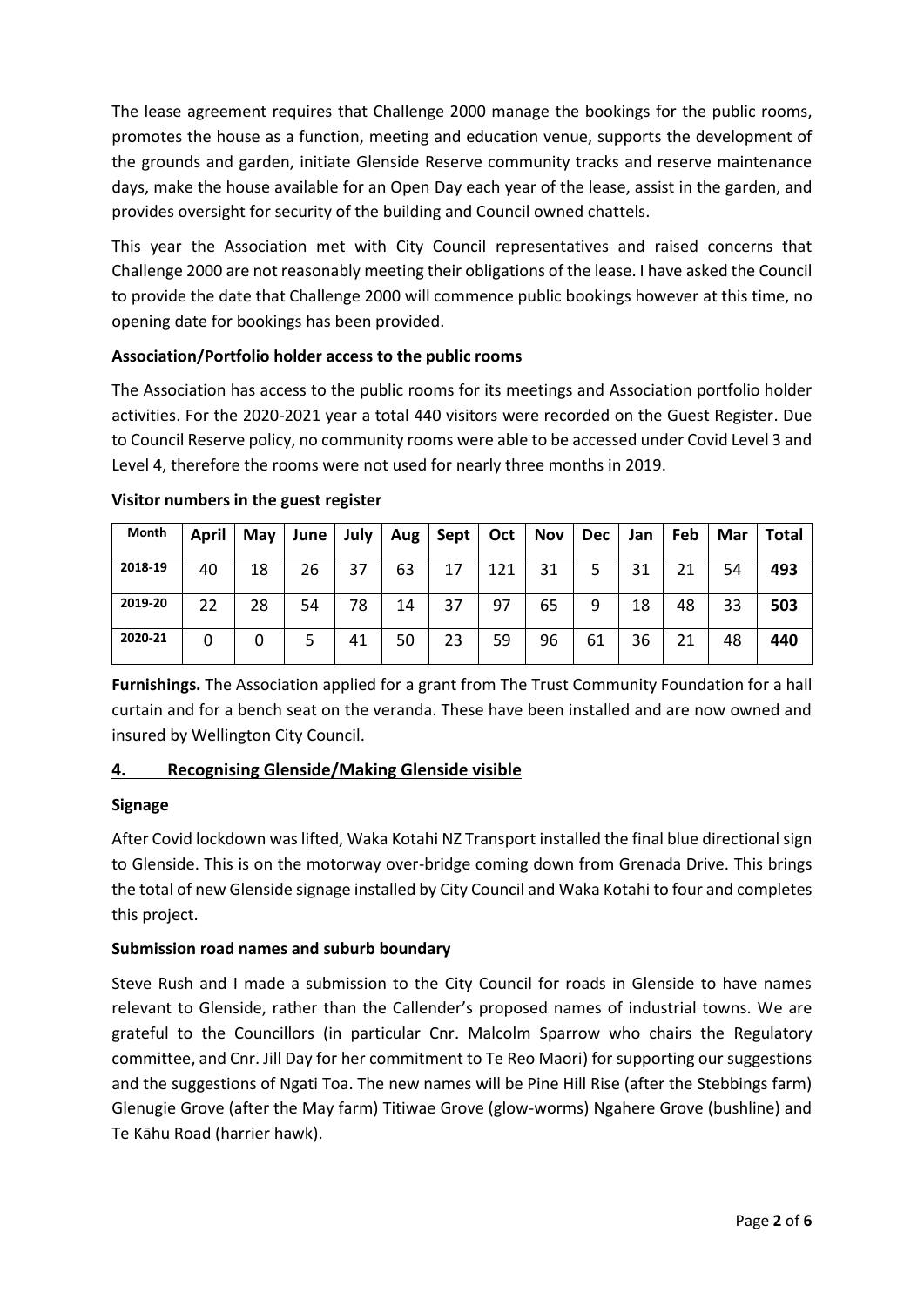Steve and I also submitted on the suburb boundary and were pleased that Council agreed with resident Barry Blackett's suggestions of small tweaks to tidy the existing Glenside/Churton Park boundary, rather than place a large area of Glenside in the Churton Park suburb.

The Callender's need to get on and complete the construction of Te Kāhu Road so that people can access the new sub-division without having to drive several miles to building sites and homes.

# **Submission on Annual Plan**

Barry Blackett and I made a submission on behalf of the Association for the City Council annual plan. We asked Council to retain the \$200k funding allocated for weed control in the draft annual plan and clarify how the money should be spent. We asked that Council set aside appropriate funding for the design work for the Glenside Reserve loop track and a track along Marshall Ridge for the year 2020-2021 and keep in mind that we would like actual tracks to be constructed as soon as possible after that. Finally, we asked Council to throw the plastics recycling issues open to experts outside of Council and to seek innovative solutions. The funding for weed control was retained and the funding for the Glenside Reserve track made available.

# **Site visits Stebbings / Glenside West and other**

I hosted several walks and drives around Glenside to discuss issues in the community with Council. These were with Cnr. Jill Day, Cnr. Teri O'Neill, and Lucie Desrosiers, Principal Advisor, City Design and Place Planning and Onur Oktem, Backyard Taonga. Other onsite meetings were hosted by Barry Ellis and Steve Rush.

# **Roading/Cycling one-site meetings**

Onsite meetings were held with the City Council Transport/Infrastructure teams to discuss Glenside Road issues, the state of the planter box outside Marion Rowell's, and a combined walking and cycle route along Middleton Road.

# **Churton Park Community Association**

We had good support from Churton Park Community Association as a result of a new committee, led by Avinash Shrivastava and his support person Dayandra Hettige. Avinash attended the Wellington Residents Association Network (WRAN) meetings, and a WRAN dinner. Both men also came to one of our meetings. Avinash did not stand for re-election, and former Chair, Brian Sheppard, was elected in 2021.

# **Northern Suburbs Liaison Meetings**

I continue to attend the Northern Suburbs Liaison meeting at Johnsonville, which connects our Association with our local MP's and Councillors and enables our Association activities to be communicated to a wider group.

# **Wellington Residents Association Network (WRAN)**

Each month I attend this support network of Residents Associations via a Zoom meeting.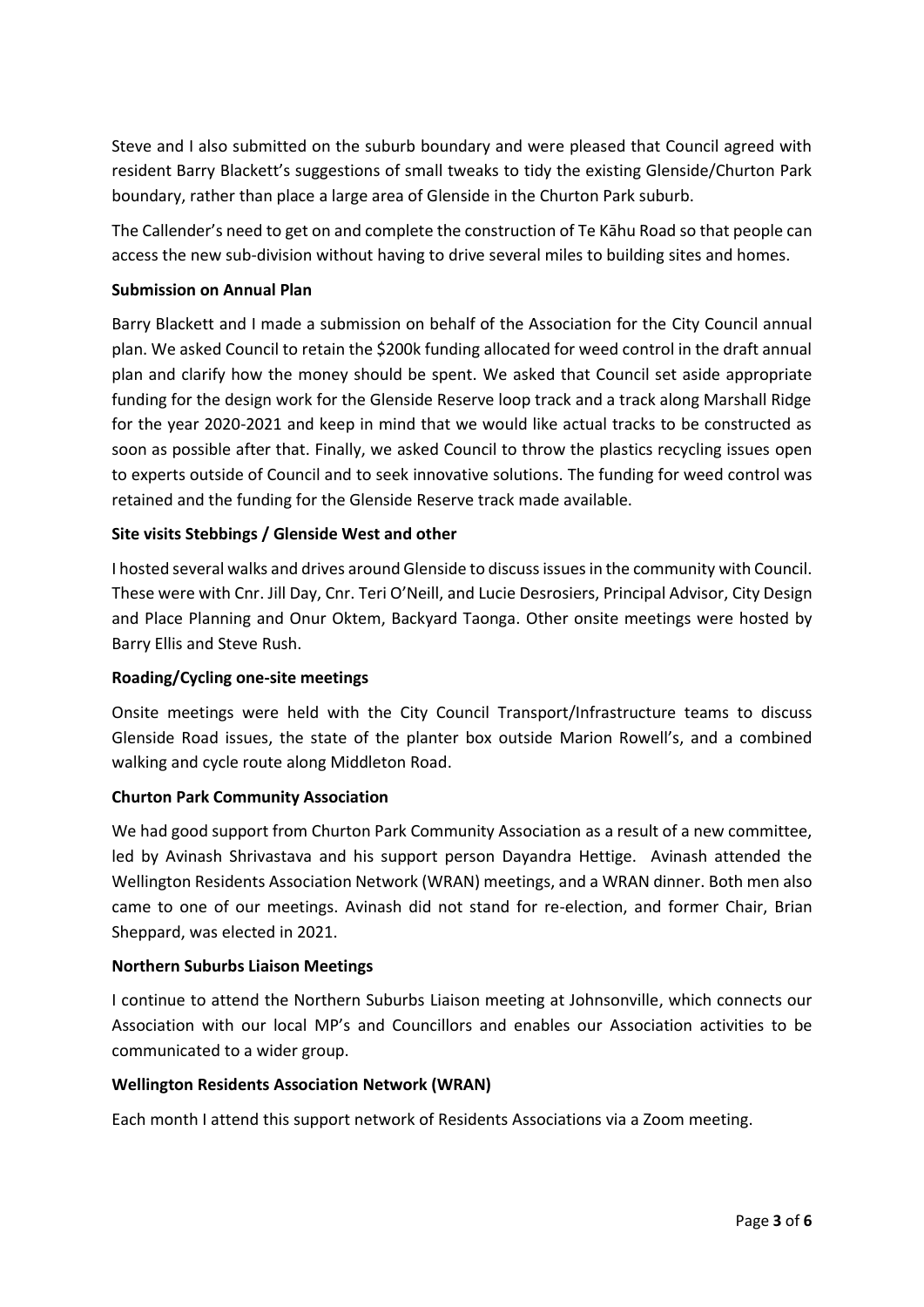# **5. Retain and enhance Glenside character - Ecology**

# **Glenside Restoration Group**

During the 2020-21 year, following a lot of preparatory work, five formal and several less formal planting bees involving Upper Glenside Road residents were held to plant the UGR reserve area. About 300 plants have been planted including a few hybrid natives along the roadside. The area has now been completed other than ongoing maintenance. All other Stebbings reserve sites continued to be maintained by regular weeding, grass trimming and mulching, and some infill planting used to extend coverage in some areas. All newly planted sites were watered 2-4 times each during the Jan-Feb 2021 dry period.

# **Old Man's Beard**

Barry Blackett continued to tackle OMB in several areas especially along the Glenside Valley and Nott House grounds (working with Donna Sherlock). Identifying and removing smaller vines outside the flowering season was a new focus.

#### **Predator Free Trapping**

The Glenside Predator Free Group has more than 20 households involved with trapping using 55 rat and possum traps of various types. 15 of these regularly report their catches which are collated once per quarter. Totals for the year, i.e. 2Q 2020 to 1Q 2021 were, Possums 45; Rats 250; Mice 227; Stoats 0; Hedgehogs 10. We started trapping in 2014, and since Barry took over the tallies in 2017, catches total 154 possums, 826 rats, 552 mice, 28 hedgehogs and 12 stoats.

#### **Landcare Research Bird Survey**

Since 2016 I have carried out a bird survey at the Glenside Reserve and the Halfway House to measure the impact of our streamside and garden planting on birdlife. The most noticeable change at the Halfway House is that the pukeko moved away after 2017, and in 2019 and 2020, kotare, aka kingfisher came into the garden. This year I attended a Department of Conservation bird identifying course to achieve more accurate data.

# **6. Retain and enhance Glenside character – Heritage**

#### **Heritage Gardeners**

This year the gardeners welcomed two new members, Pam Brown (Titahi Bay) and Jordyn O'Keefe (Johnsonville). The highlights for the 2020-2021 year are as follows:

- Undertook 453 volunteer hours, including 5 meetings and 54 working bees
- Process begun to be certified as a Moths & Butterflies Trust of New Zealand garden.
- Process begun to be an assessor for the Duke of Edinburgh Award scheme.
- Article about Halfway House Heritage Roses published in the national magazine of Heritage Roses NZ.
- A hedge trimming demonstration and secateur sharpening demonstration was held in 2020 with Twigland Garden Centre and the Porirua Cycle & Mower Centre.
- Five 'Walk 'n Talk' garden tours were hosted at the Halfway House. These were: October 2020, Horowhenua and Wellington Vintage Car Clubs; November 2020, The Association of Anglican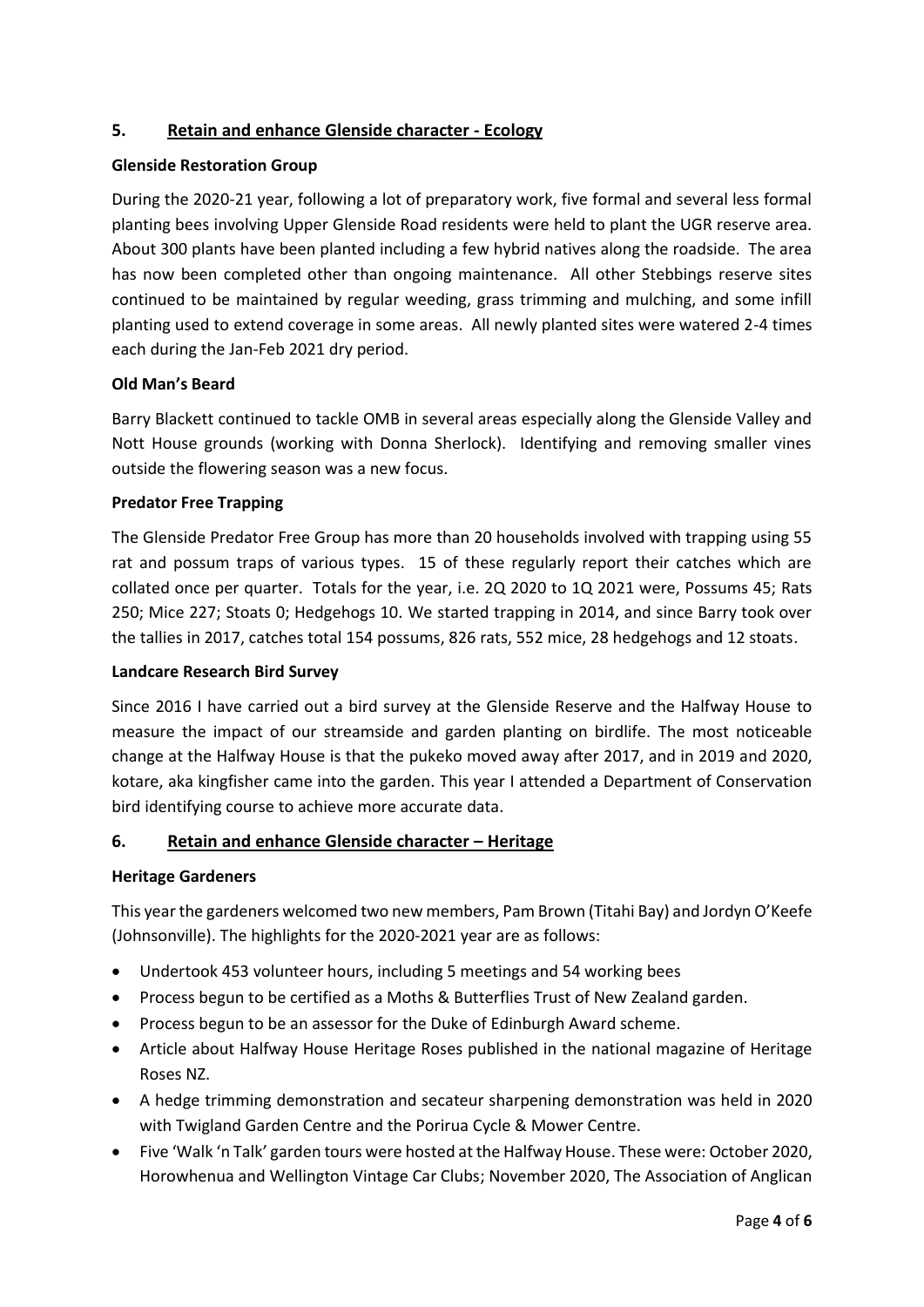Women; A group of teachers for Teachers Day; Titahi Bay Horticultural Society; December 2020 the Churton Park Garden Club evening ramble

- St Brigid's school pupils helped spread mulch.
- A speaking engagement was made to the Tawa Men's Group.
- The gardeners hosted an afternoon to thank the Berhampore Nursery Team, Jay Street Nurseries, park ranger and the mowing team for their support, both paid and voluntary.
- Compost bins were built.
- A member hosted a talk in her home about how South Island heritage groups promote their historic places – some ideas were considered for the Halfway House.

#### **Heritage sites**

The Halfway House, was restored under the Mayoralty of Celia Wade-Brown in 2012, and the construction and unveiling of the Memorial to the Early Settler Woman in 2013 was a result of Association submissions. We now need our Councillors to take positive action to protect our remaining heritage from development.

- Conversations have begun with City Council to make the milkstand on the corner of Glenside Road a feature in Glenside.
- The Association continues to seek protection for the survey peg for the centre line of the Glenside-Kaiwharawhara tunnel. The survey peg is on the Callender's property, due for possible development under Glenside West planning.
- We also need to keep an eye on the c1842 burial site of the early woman settler, on Callender's land around the area of the large corrugated-iron shed opposite the memorial.

#### **Wellington Regional Heritage Promotion Council**

The Wellington Regional Heritage Promotion Council has folded and there is no longer a regional Heritage Today newsletter and website. The Association will need to consider other ways to promote the Halfway House and Heritage Garden across the region.

# **7. Communications**

#### **Newsletters**

The Association develops and distributes a regular newsletter by MailChimp e-mail and a hard copy for the letterbox drop. A total of nine Mailchimp news and six letterbox drop newsletters/flyers were distributed. As Steve Rush moved from Glenside to Hawke's Bay this year, the newsletter is now sponsored by Yip Real Estate. Our thanks to Tracy Hurst-Porter of the Collective Hub in Johnsonville for connecting the Association with Yip.

#### **Glenside Website**

Rex Johnson maintains the website from his home in Cromwell which he has done since he launched the website in 2007. Together he and I created and updated 17 articles.

#### **Facebook**

The *Glenside- The Halfway* Facebook page has 278 followers, which is excellent for a community with about 200 residences. (2020 *272* 2019, *247*; 2018, *217*; 2017, *176*). Marg Ellis stepped down from Association committee and I have picked up her role managing the Facebook page. Andrea Wilson and Santiago Bernhardt provide Facebook support.